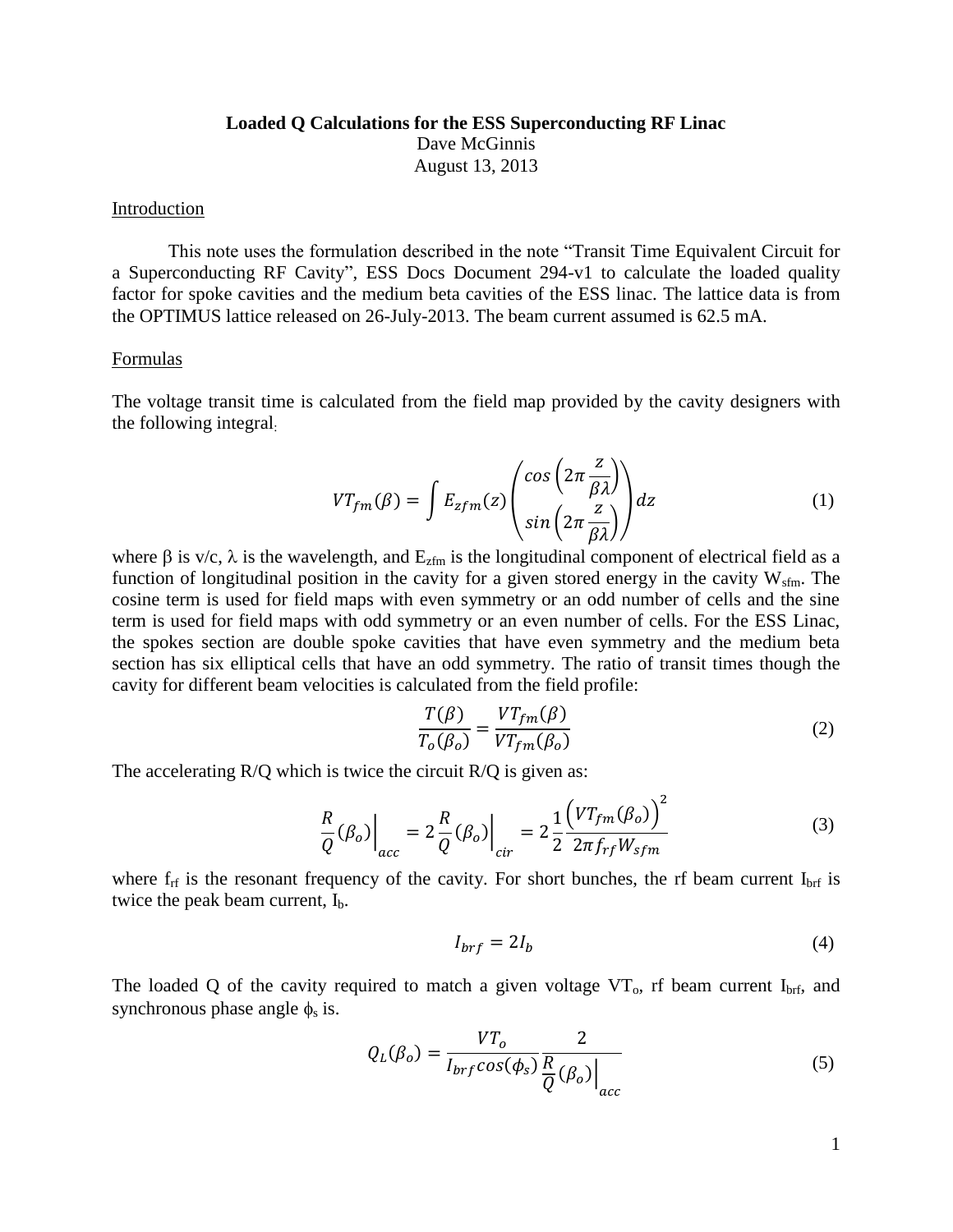The generator impedance as seen by the cavity is given as:

$$
n^2 R_g(\beta_o) = \frac{\frac{R}{Q}(\beta_o)}{2} Q_L(\beta_o)
$$
\n<sup>(6)</sup>

To produce a given voltage  $VT(\beta)$ , the required generator current as seen by the cavity is:

$$
\frac{I_g(\beta, \beta_o)}{n} = \frac{1}{T(\beta)} \frac{VT(\beta)}{n^2 R_g(\beta_o)} + \frac{T(\beta)}{T_o(\beta_o)} I_{brf} \cos(\phi_s)
$$
(5)

The forward power from the generator required to produce this generator current is:

$$
P_F(\beta, \beta_o) = \frac{1}{2} n^2 R_g(\beta_o) \left( \frac{I_g(\beta, \beta_o)}{2} \right)^2 \tag{6}
$$

The power supplied to the beam is:

$$
P_B(\beta) = \frac{1}{2} V T(\beta) I_{brf} \cos(\phi_s)
$$
\n(7)

From energy conservation and for a superconducting cavity where the loss in the cavity walls is negligible, the power reflected back to the generator is the difference between the forward power and the power delivered to the beam:

$$
P_R(\beta, \beta_o) = P_F(\beta, \beta_o) - P_B(\beta)
$$
\n(8)

The amount of cavity detuning required is:

$$
tan(\varphi_D) = \frac{n^2 R_g(\beta_o) I_{brf}}{VT(\beta)} \left(\frac{T(\beta)}{T_o(\beta_o)}\right)^2 sin(\phi_s)
$$
(9)

## **Calculations**

The R/Q, loaded Q, forward and reflected power for the Optimus lattice was calculated for the spoke cavities and the medium beta cavities as shown in Figures 1-11. The operating beam current was 62.5 mA. The operating point to determine the loaded Q for a given family of cavities was chosen for the beam beta in which the R/Q was maximized. For the spoke cavities, the  $Q_L$  was set by the operating point at  $\beta$ =0.505 in which the accelerating R/Q was 428 Ohms and the  $Q_L$  was 233x103. For the medium beta cavities, the  $Q_L$  was set by the operating point at  $\beta$ =0.705 in which the accelerating R/Q was 395 Ohms and the Q<sub>L</sub> was 590x103.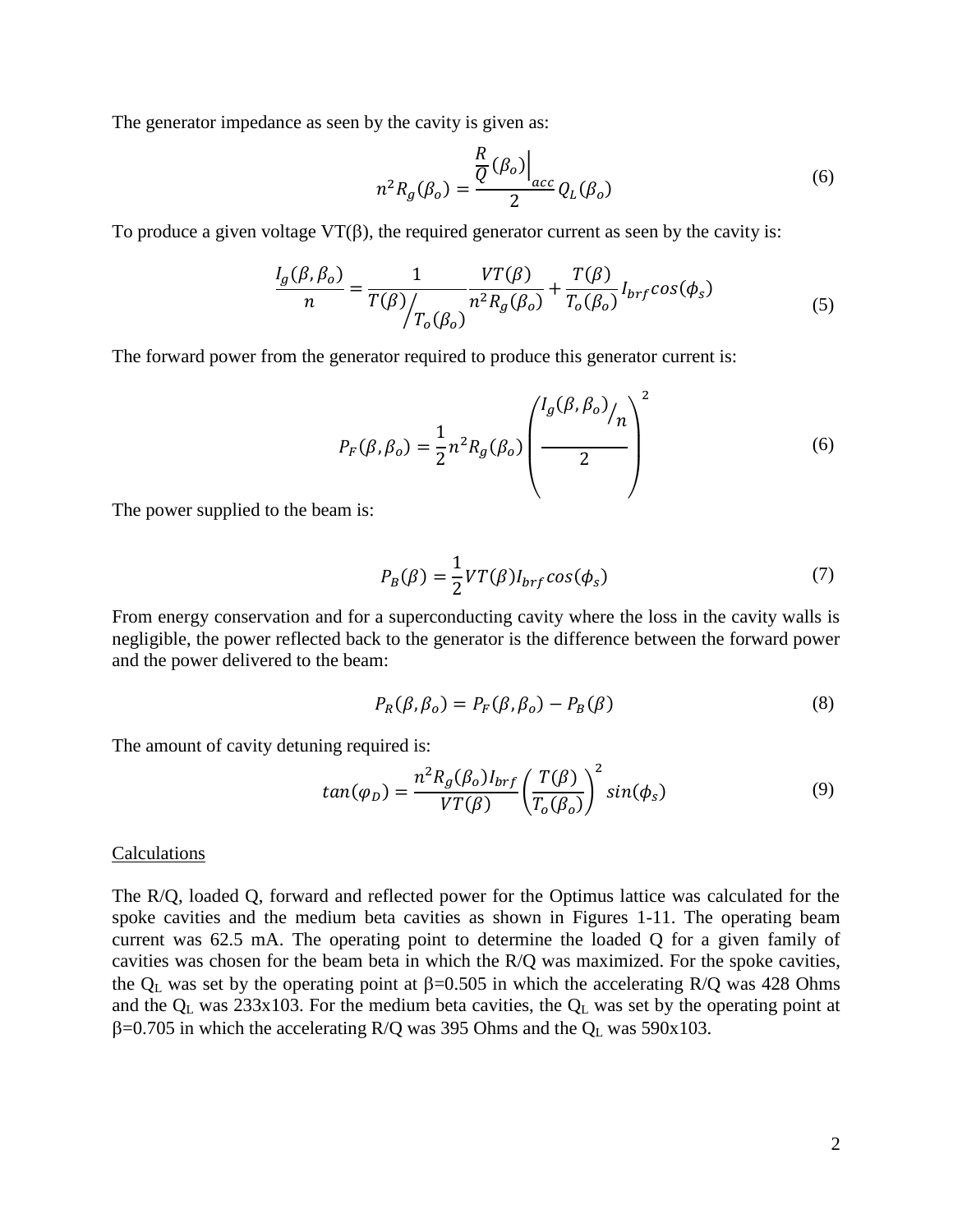

*Figure 1. Superconducting Cavity Voltage for the OPTIMUS lattice*



*Figure 2. Synchronous Phase for the OPTIMUS lattice*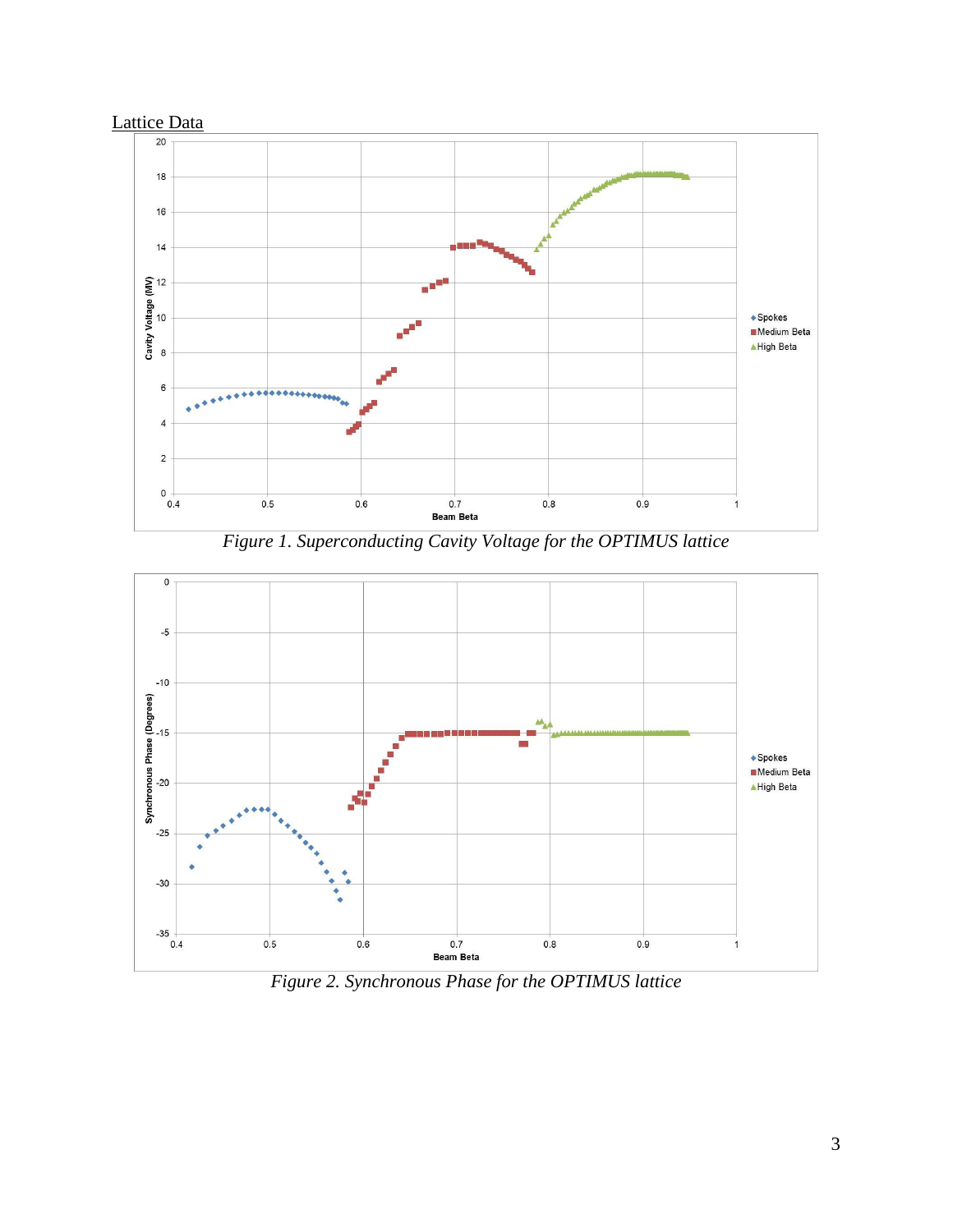

*Figure 3. Beam Power for the OPTIMUS lattice*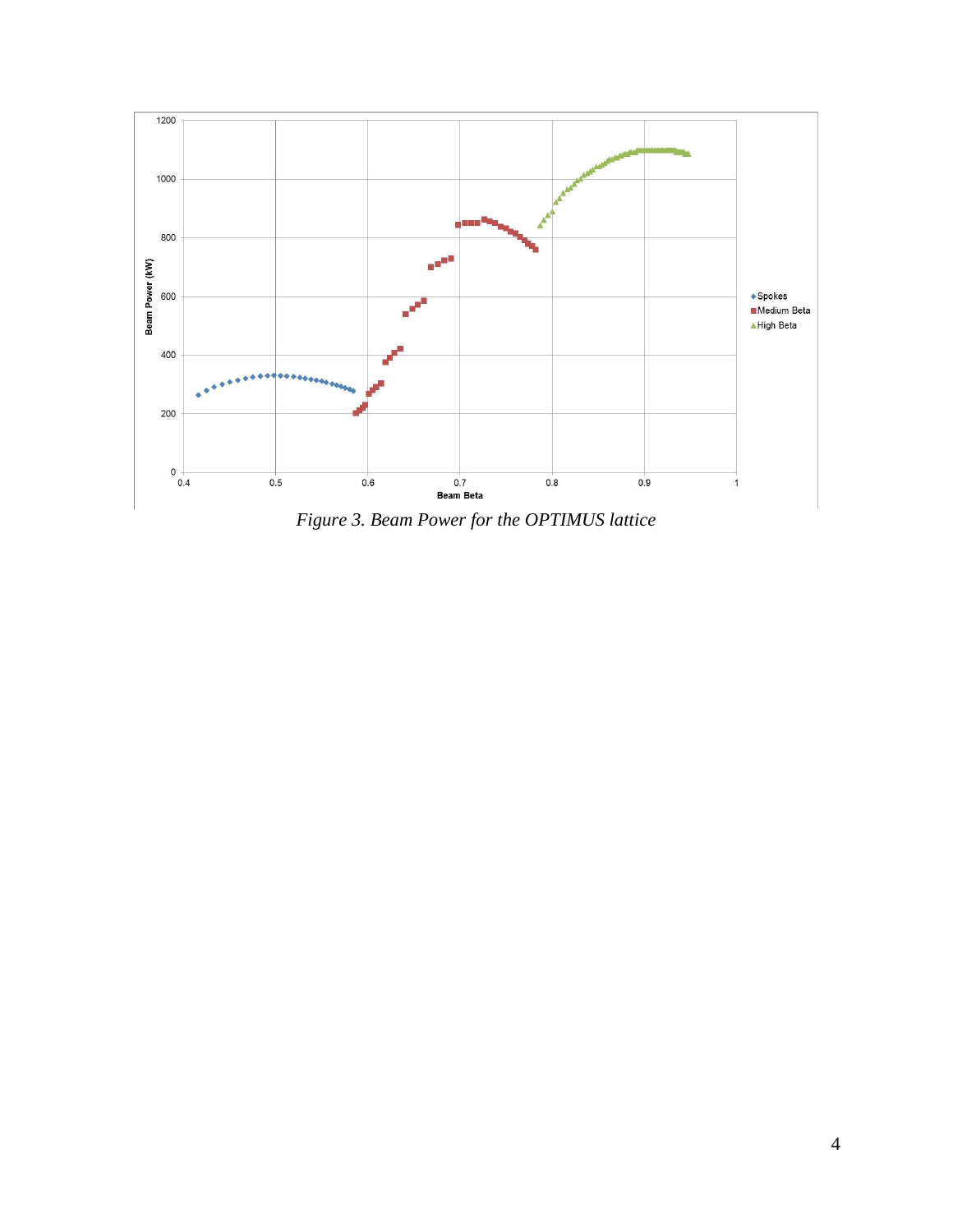



*Figure 5. Six cell medium beta field profile with*  $\beta$ *<sub>g</sub>=0.67, a peak surface field of 44 MV/meter, and a stored energy of 144 J.*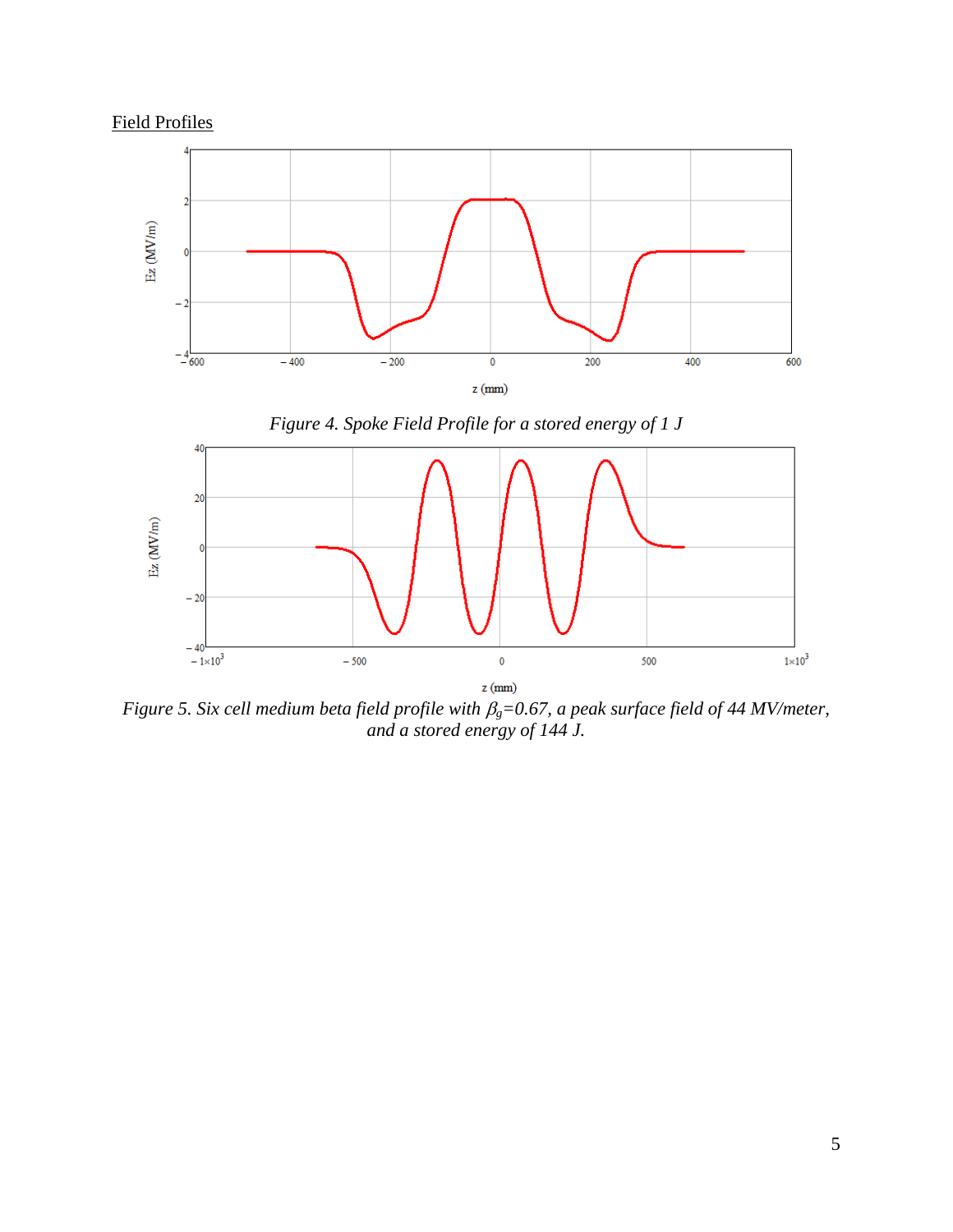

*Figure 6. R/Q plot for the Spoke Cavities. The maximum acceleration R/Q of 428 Ohms occurs at a of 0.505*



*Figure 7. R/Q plot for the Medium Beta Cavities. The maximum acceleration R/Q of 395 Ohms occurs at a of 0.705*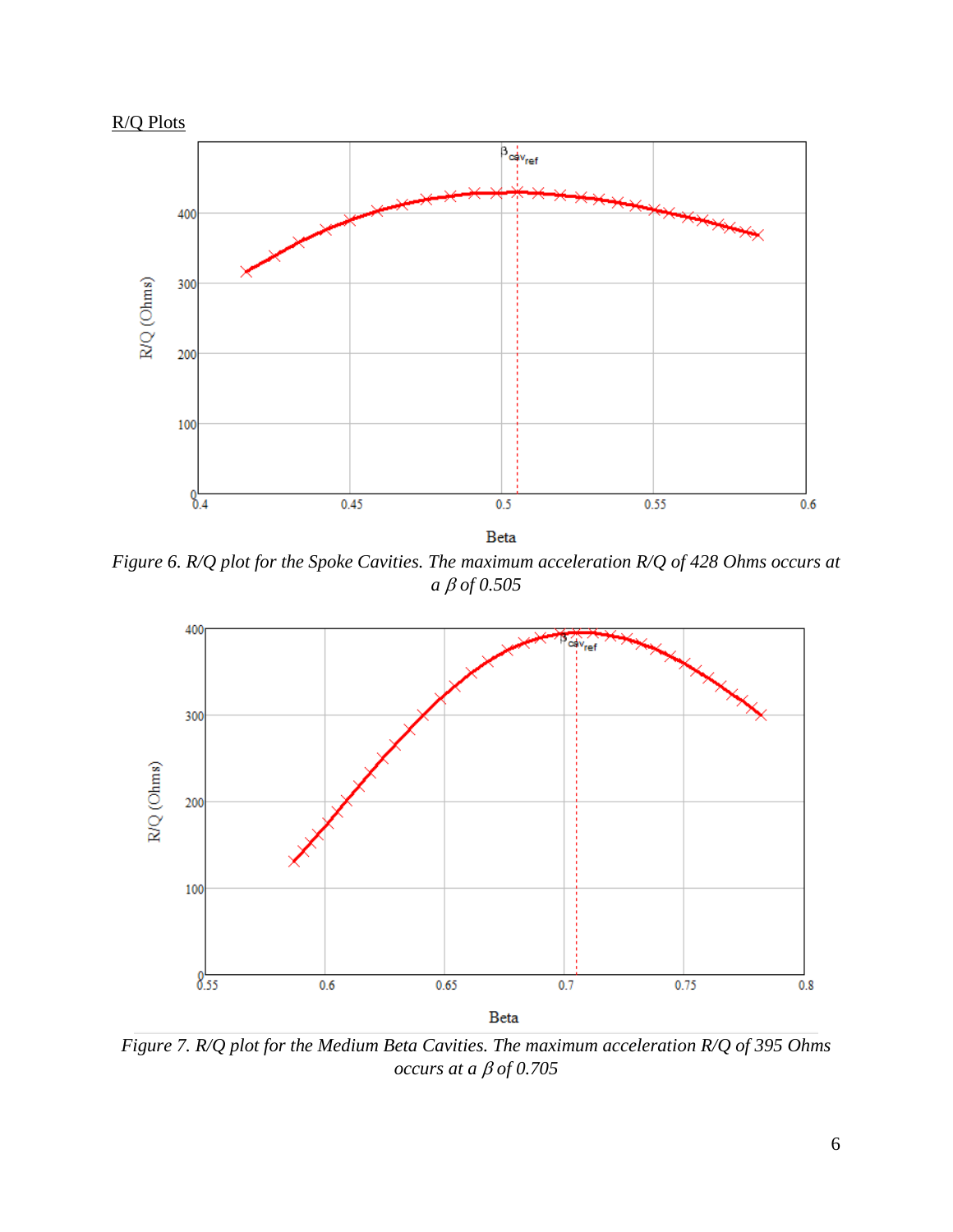



*Figure 8. Forward and reflected power for the spoke cavities with a Q<sup>L</sup> of 233x10<sup>3</sup> . The Q<sup>L</sup> was chosen for the operating point of*  $\beta$ *=0.505 and a beam current of 62.5 mA.* 



*Figure 9. Forward and reflected power for the Medium Beta cavities with a Q<sup>L</sup> of 590x10<sup>3</sup> . The*   $Q_L$  was chosen for the operating point of  $\beta = 0.705$  and a beam current of 62.5 mA.